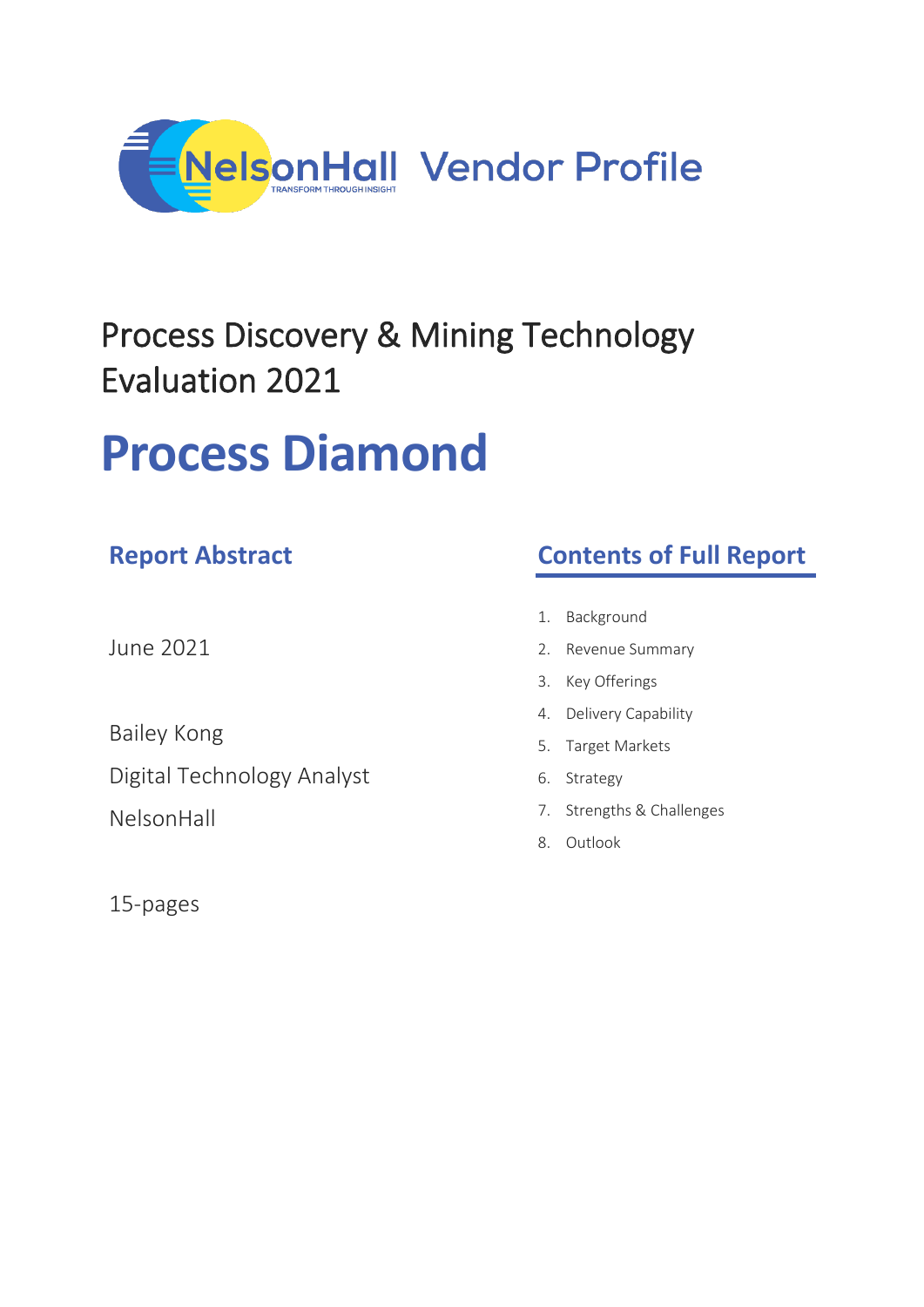

#### **Who is This Vendor Assessment For?**

NelsonHall's Process Discovery & Mining Technology Evaluation, provides an assessment of Process Diamond's process discovery & mining platform designed for:

- Sourcing managers monitoring the capabilities of existing suppliers of Process Discovery & Mining platforms and identifying vendor suitability for RFPs
- Process reengineering and RPA and intelligent automation center of excellence personnel evaluating process discovery & mining platform capability
- Vendor marketing, sales, and business managers looking to benchmark their platforms against their peers
- Financial analysts and investors covering intelligent automation and process discovery & mining platforms.

#### **Key Findings & Highlights**

Process Diamond offers Process Diamond Intelligence, a BPMN-centric platform aimed at business analysts, and its functionality is simplified to cater to that set of users.

Process Diamond Intelligence supports ERP systems, web apps, files, and databases. Pre-built connectors only support Salesforce, ServiceNow, and Jira, but the company is expanding based on need.

Process Diamond Intelligence offers a configurable UI, Process Map Discovery, to show discovered as-is processes. It introduced an AI-powered root cause analysis capability with its Process Diagnoser plugin in the past 12 months.

Process Diamond's pricing revolves around capabilities in its core product, Process Diamond Intelligence, and support. It has updated its pricing structure from three tiers to five and has split off some of its advanced functionality into plugins to allow clients to choose the functionality they need without paying for ones they do not use.

Process Diamond has nine employees in its office in Melbourne, Australia, up from four employees 12 months ago. Its growth is driven by refocusing its strategy around product development due to the client budget sequestration from the global pandemic.

BFSI is Process Diamond's top vertical, followed by IT consulting and retail.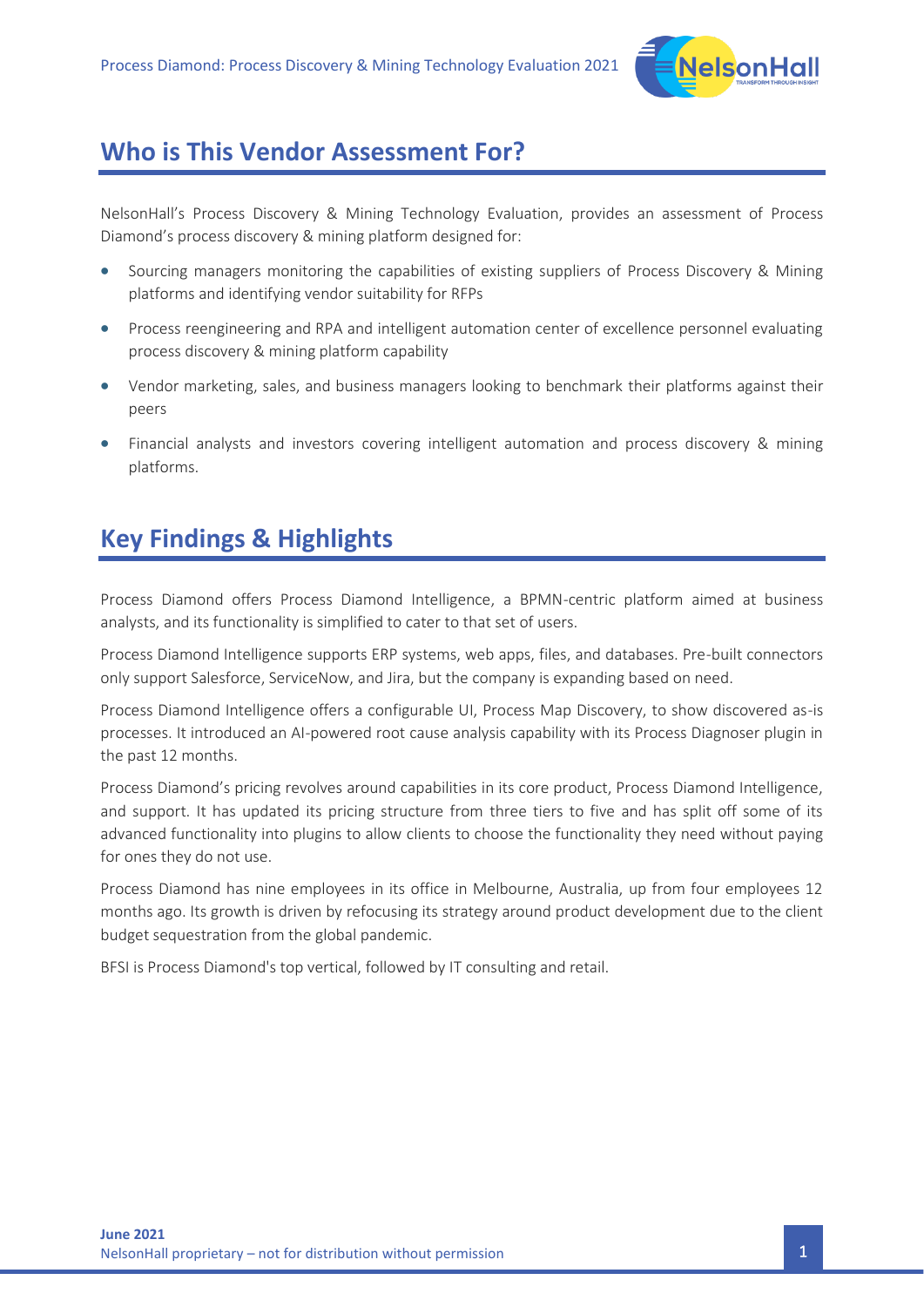

### **Scope of the Report**

The report provides a comprehensive and objective analysis of Process Diamond's process discovery and mining capabilities, covering Process Diamond Intelligence's functionality for:

- Data extraction, transformation, and loading
- Process analysis
- Process improvement
- Process monitoring
- Corrective action enablement
- Administration.

This report also assesses Process Diamond's product development strategy and strengths and challenges.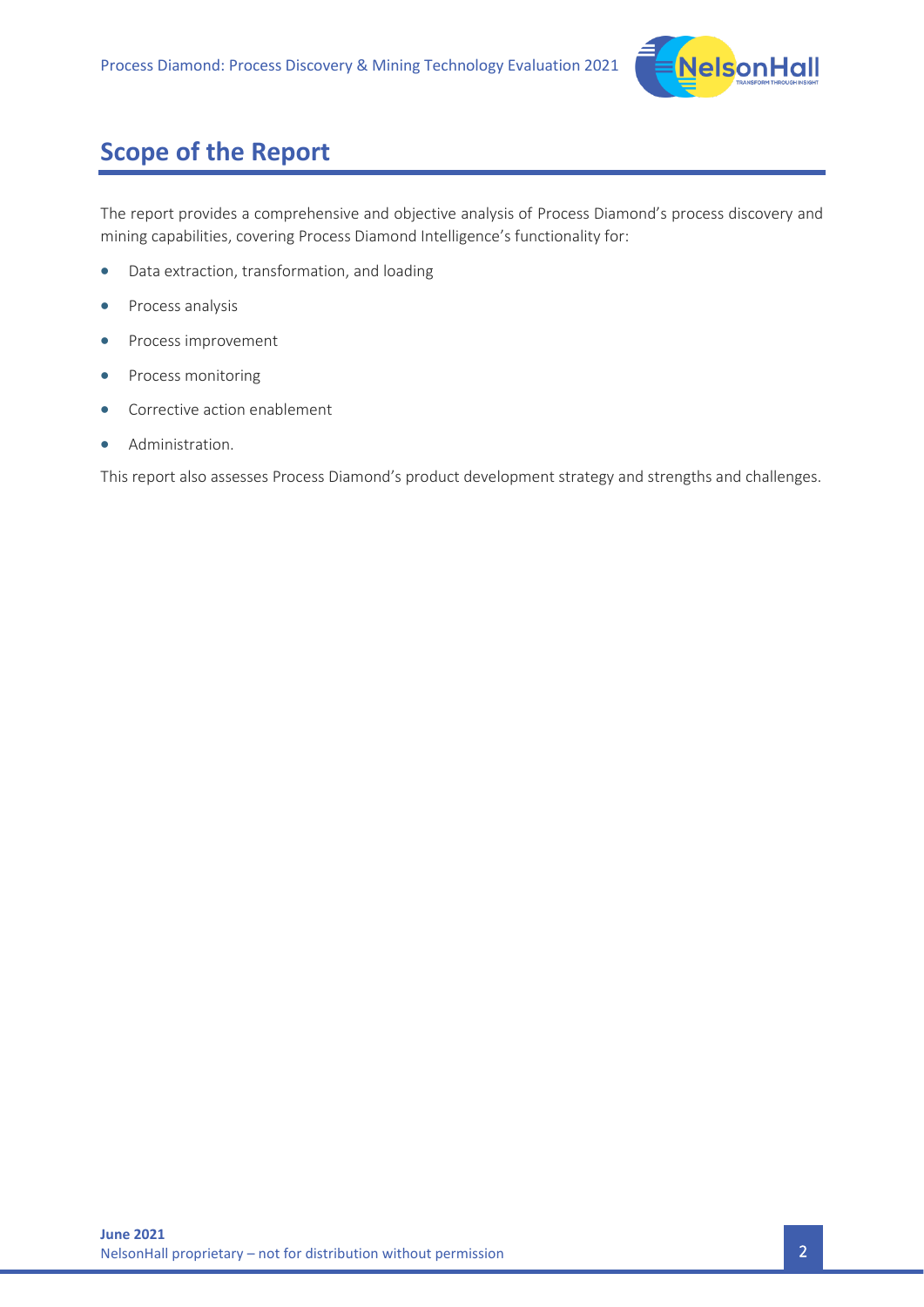

### **Process Discovery & Mining Vendor Assessments also Available for:**

| ABBYY                           |  |  |
|---------------------------------|--|--|
| Apromore                        |  |  |
| Celonis                         |  |  |
| EdgeVerve                       |  |  |
| FortressIQ                      |  |  |
| Kryon                           |  |  |
| Logpickr                        |  |  |
| Mehrwerk                        |  |  |
| Minit                           |  |  |
| mylnvenio                       |  |  |
| Process Analytics Factory (PAF) |  |  |
| QPR Software                    |  |  |
| Skan                            |  |  |
| Software AG                     |  |  |
| Soroco                          |  |  |
| StereoLOGIC                     |  |  |
| UiPath                          |  |  |
| UpFlux                          |  |  |
|                                 |  |  |